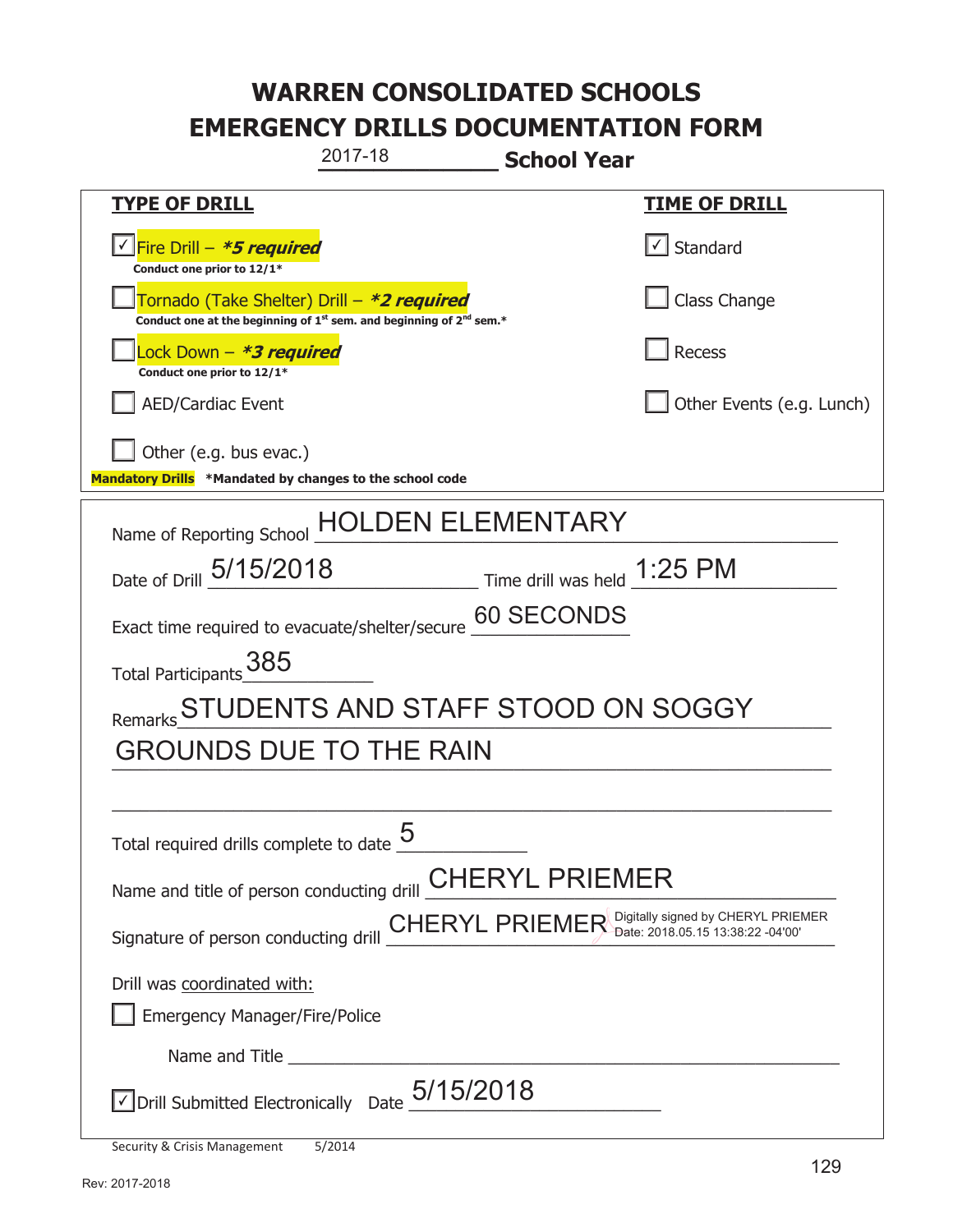|                                                                                                                                           | 2017-18<br><b>School Year</b>                                                                 |                           |  |
|-------------------------------------------------------------------------------------------------------------------------------------------|-----------------------------------------------------------------------------------------------|---------------------------|--|
| <u>TYPE OF DRILL</u>                                                                                                                      |                                                                                               | <b>TIME OF DRILL</b>      |  |
| V Fire Drill - *5 required<br>Conduct one prior to 12/1*                                                                                  |                                                                                               | Standard                  |  |
| Tornado (Take Shelter) Drill – *2 required<br>Conduct one at the beginning of 1 <sup>st</sup> sem. and beginning of 2 <sup>nd</sup> sem.* |                                                                                               | Class Change              |  |
| ock Down – <b>*3 required</b><br>Conduct one prior to 12/1*                                                                               |                                                                                               | <b>Recess</b>             |  |
| <b>AED/Cardiac Event</b>                                                                                                                  |                                                                                               | Other Events (e.g. Lunch) |  |
| Other (e.g. bus evac.)<br>Mandatory Drills *Mandated by changes to the school code                                                        |                                                                                               |                           |  |
| Name of Reporting School                                                                                                                  | <b>ELEMENTARY</b>                                                                             |                           |  |
| Date of Drill 4/23/2018                                                                                                                   | Time drill was held _11:45 AM                                                                 |                           |  |
| Exact time required to evacuate/shelter/secure                                                                                            | 60 SECONDS                                                                                    |                           |  |
| Total Participants 385                                                                                                                    |                                                                                               |                           |  |
| Remarks                                                                                                                                   | THIS DRILL WAS HELD DURING LUNCH TIME -                                                       |                           |  |
| THE LUNCH SUPERVISORS AND STAFF WORKED TOGETHER                                                                                           |                                                                                               |                           |  |
| TO MANAGE THE STUDENTS                                                                                                                    |                                                                                               |                           |  |
| Total required drills complete to date $\frac{4}{1}$                                                                                      | Δ                                                                                             |                           |  |
|                                                                                                                                           | Name and title of person conducting drill <b>CHERYL PRIEMER</b>                               |                           |  |
|                                                                                                                                           | Signature of person conducting drill <b>CHERYL PRIEMER</b> Digitally signed by CHERYL PRIEMER |                           |  |
| Drill was coordinated with:                                                                                                               |                                                                                               |                           |  |
| <b>Emergency Manager/Fire/Police</b>                                                                                                      |                                                                                               |                           |  |
|                                                                                                                                           |                                                                                               |                           |  |
| $\sqrt{2}$ Drill Submitted Electronically Date $_2$ 5/15/2018                                                                             |                                                                                               |                           |  |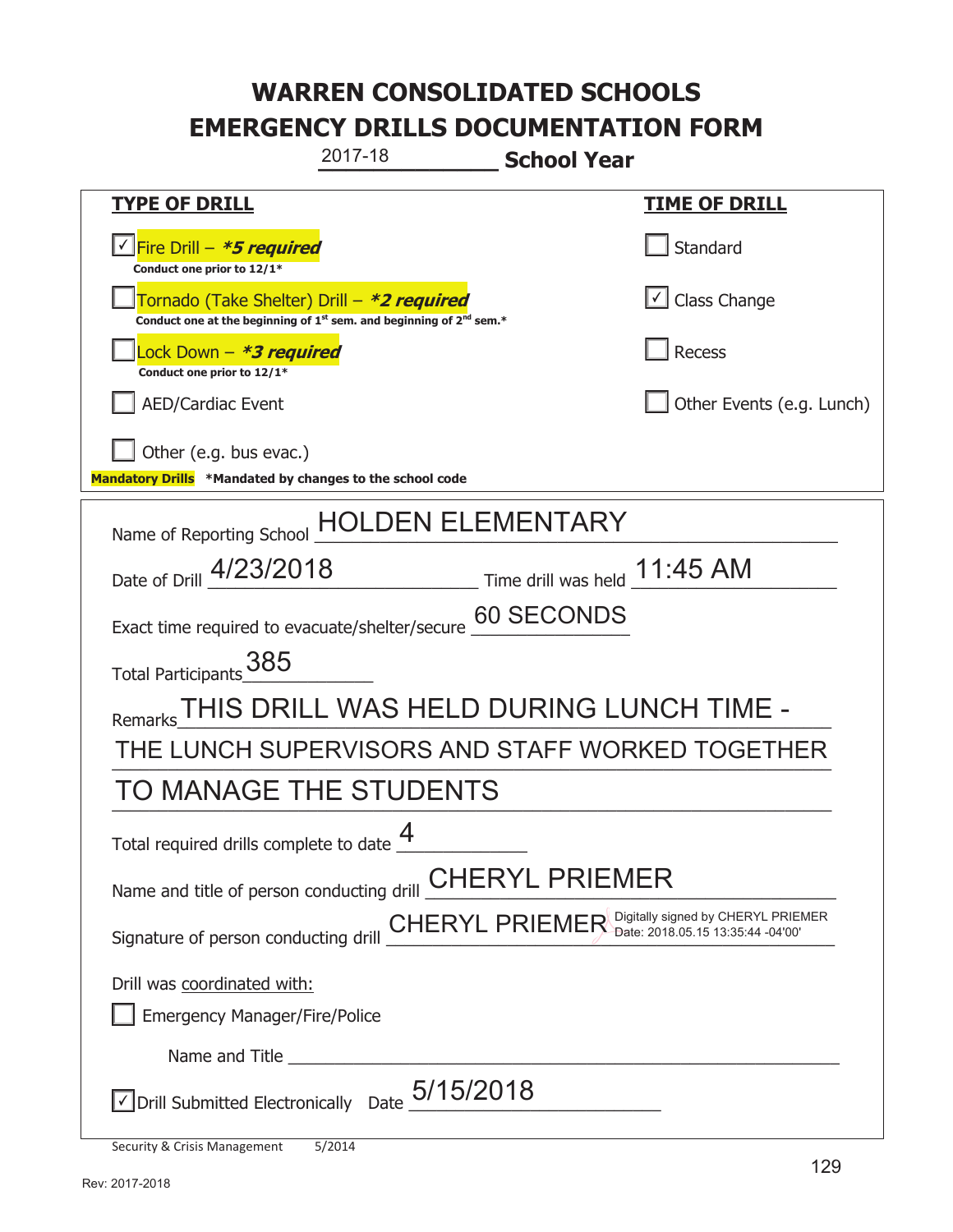|                                                                                                                             | 2017-18                                                                                                                                                                                                                              | <b>School Year</b>           |                                                                                        |
|-----------------------------------------------------------------------------------------------------------------------------|--------------------------------------------------------------------------------------------------------------------------------------------------------------------------------------------------------------------------------------|------------------------------|----------------------------------------------------------------------------------------|
| <u>TYPE OF DRILL</u>                                                                                                        |                                                                                                                                                                                                                                      |                              | <u>TIME OF DRILL</u>                                                                   |
| Fire Drill - *5 required<br>Conduct one prior to 12/1*                                                                      |                                                                                                                                                                                                                                      |                              | Standard                                                                               |
| Tornado (Take Shelter) Drill – *2 required<br>Conduct one at the beginning of $1^{st}$ sem. and beginning of $2^{nd}$ sem.* |                                                                                                                                                                                                                                      |                              | Class Change                                                                           |
| Lock Down - *3 required<br>Conduct one prior to 12/1*                                                                       |                                                                                                                                                                                                                                      |                              | <b>Recess</b>                                                                          |
| <b>AED/Cardiac Event</b>                                                                                                    |                                                                                                                                                                                                                                      |                              | Other Events (e.g. Lunch)                                                              |
| Other (e.g. bus evac.)<br>Mandatory Drills *Mandated by changes to the school code                                          |                                                                                                                                                                                                                                      |                              |                                                                                        |
| Name of Reporting School                                                                                                    | <b>Holden Elementary</b>                                                                                                                                                                                                             |                              |                                                                                        |
| Date of Drill 3/26/2018                                                                                                     |                                                                                                                                                                                                                                      | Time drill was held 12:30 pm |                                                                                        |
| Exact time required to evacuate/shelter/secure Zero                                                                         |                                                                                                                                                                                                                                      |                              |                                                                                        |
| 320<br><b>Total Participants</b>                                                                                            |                                                                                                                                                                                                                                      |                              |                                                                                        |
|                                                                                                                             |                                                                                                                                                                                                                                      |                              | Remarks preschool was not in session yet - kept preK students and parents              |
|                                                                                                                             |                                                                                                                                                                                                                                      |                              | outside until drill was completed. This was an external threat practice.               |
|                                                                                                                             |                                                                                                                                                                                                                                      |                              |                                                                                        |
| Total required drills complete to date <u>U</u>                                                                             | 3                                                                                                                                                                                                                                    |                              |                                                                                        |
| Name and title of person conducting drill Cheryl Priemer                                                                    |                                                                                                                                                                                                                                      |                              |                                                                                        |
|                                                                                                                             |                                                                                                                                                                                                                                      |                              | Signature of person conducting drill CHERYL PRIEMER Digitally signed by CHERYL PRIEMER |
| Drill was coordinated with:                                                                                                 |                                                                                                                                                                                                                                      |                              |                                                                                        |
| <b>Emergency Manager/Fire/Police</b>                                                                                        |                                                                                                                                                                                                                                      |                              |                                                                                        |
|                                                                                                                             | Name and Title <u>substitution and the series of the series of the series of the series of the series of the series of the series of the series of the series of the series of the series of the series of the series of the ser</u> |                              |                                                                                        |
|                                                                                                                             |                                                                                                                                                                                                                                      |                              |                                                                                        |
| Security & Crisis Management                                                                                                | 5/2014                                                                                                                                                                                                                               |                              |                                                                                        |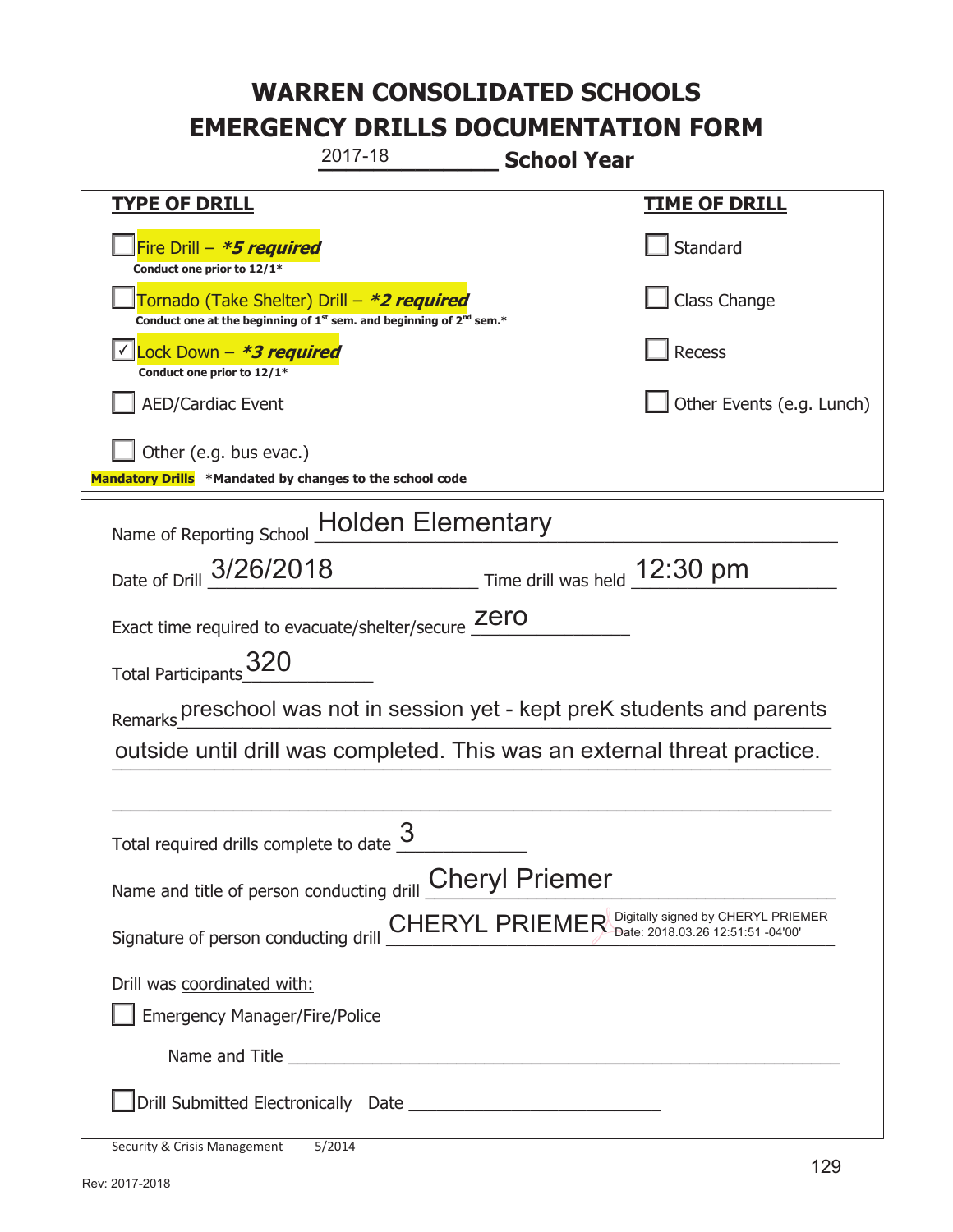|                                                                                    | 2017-18                                                                                     | <b>School Year</b>                                                                     |
|------------------------------------------------------------------------------------|---------------------------------------------------------------------------------------------|----------------------------------------------------------------------------------------|
| <b>TYPE OF DRILL</b>                                                               |                                                                                             | <b>TIME OF DRILL</b>                                                                   |
| Fire Drill - *5 required<br>Conduct one prior to 12/1*                             |                                                                                             | √ Standard                                                                             |
| Tornado (Take Shelter) Drill - *2 required                                         | Conduct one at the beginning of 1 <sup>st</sup> sem. and beginning of 2 <sup>nd</sup> sem.* | Class Change                                                                           |
| ock Down - *3 required<br>Conduct one prior to 12/1*                               |                                                                                             | Recess                                                                                 |
| <b>AED/Cardiac Event</b>                                                           |                                                                                             | Other Events (e.g. Lunch)                                                              |
| Other (e.g. bus evac.)<br>Mandatory Drills *Mandated by changes to the school code |                                                                                             |                                                                                        |
| Name of Reporting School                                                           |                                                                                             | DEN ELEMENTARY                                                                         |
| Date of Drill 3/6/2018                                                             |                                                                                             | ______________________ Time drill was held $\underline{\hspace{1cm}1:20}$              |
| Exact time required to evacuate/shelter/secure $2$ MIN                             |                                                                                             |                                                                                        |
| Total Participants 380                                                             |                                                                                             |                                                                                        |
| Remarks                                                                            |                                                                                             | STUDENTS AND TEACHERS MOVED QUICKLY AND QUIETLY                                        |
| TO THEIR SECURE AREAS                                                              |                                                                                             |                                                                                        |
|                                                                                    |                                                                                             |                                                                                        |
| Total required drills complete to date $\frac{2}{3}$                               |                                                                                             |                                                                                        |
| Name and title of person conducting drill CHERYL PRIEMER                           |                                                                                             |                                                                                        |
|                                                                                    |                                                                                             | Signature of person conducting drill CHERYL PRIEMER Digitally signed by CHERYL PRIEMER |
| Drill was coordinated with:                                                        |                                                                                             |                                                                                        |
| <b>Emergency Manager/Fire/Police</b>                                               |                                                                                             |                                                                                        |
|                                                                                    |                                                                                             |                                                                                        |
|                                                                                    | Drill Submitted Electronically Date $_03/6/2018$                                            |                                                                                        |
| Security & Crisis Management                                                       | 5/2014                                                                                      |                                                                                        |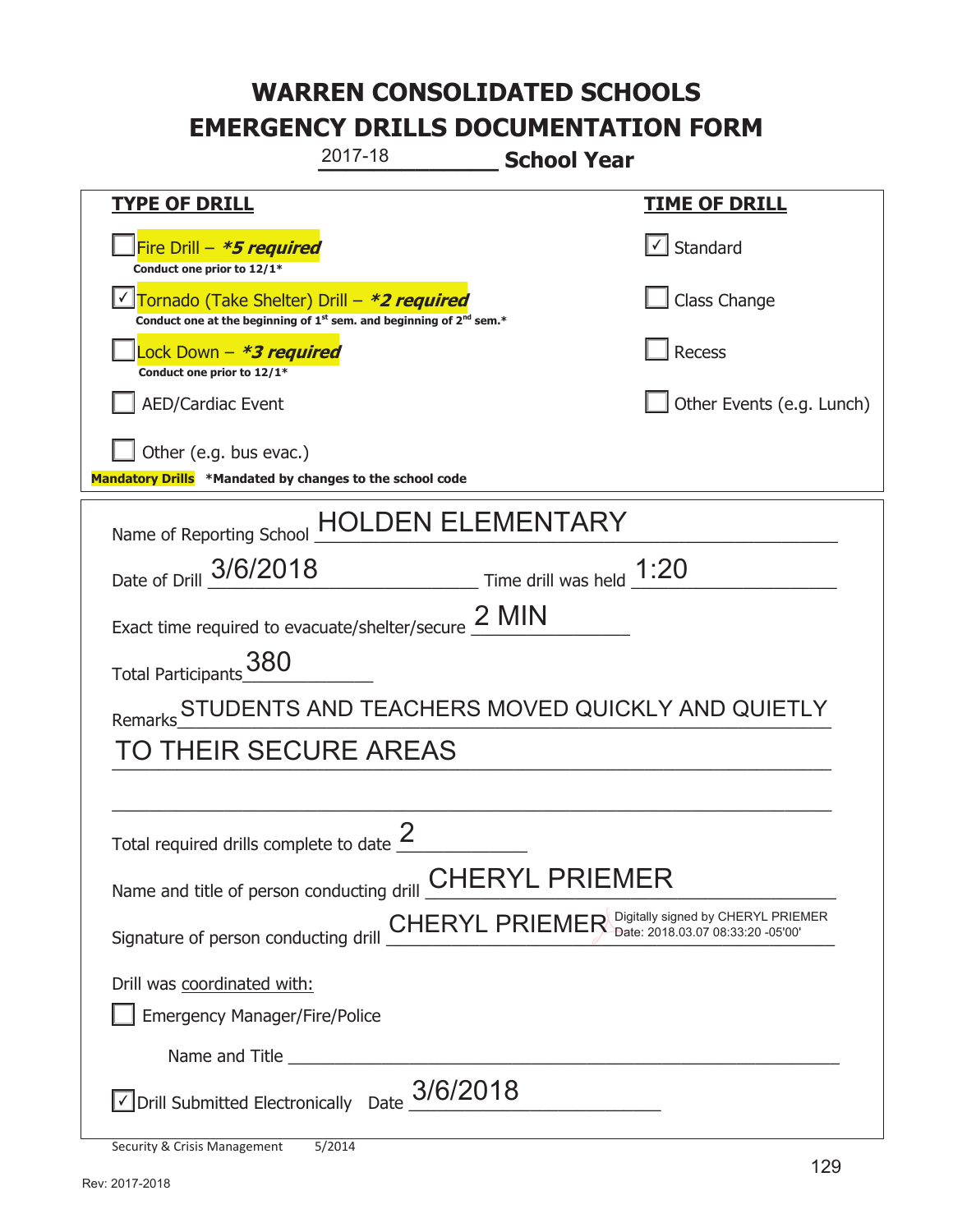|                                                                                                                       | 2017-18                                                                                                                                                                                                                              | <b>School Year</b>                                            |                           |
|-----------------------------------------------------------------------------------------------------------------------|--------------------------------------------------------------------------------------------------------------------------------------------------------------------------------------------------------------------------------------|---------------------------------------------------------------|---------------------------|
| <b>TYPE OF DRILL</b>                                                                                                  |                                                                                                                                                                                                                                      |                                                               | <b>TIME OF DRILL</b>      |
| Fire Drill - *5 required<br>Conduct one prior to 12/1*                                                                |                                                                                                                                                                                                                                      |                                                               | √ Standard                |
| Tornado (Take Shelter) Drill – *2 required<br>Conduct one at the beginning of $1st$ sem. and beginning of $2nd$ sem.* |                                                                                                                                                                                                                                      |                                                               | Class Change              |
| ock Down - <b>*3 required</b><br>Conduct one prior to 12/1*                                                           |                                                                                                                                                                                                                                      |                                                               | <b>Recess</b>             |
| <b>AED/Cardiac Event</b>                                                                                              |                                                                                                                                                                                                                                      |                                                               | Other Events (e.g. Lunch) |
| Other (e.g. bus evac.)<br>Mandatory Drills *Mandated by changes to the school code                                    |                                                                                                                                                                                                                                      |                                                               |                           |
| Name of Reporting School                                                                                              |                                                                                                                                                                                                                                      | <b>ELEMENTARY</b>                                             |                           |
| Date of Drill 1/4/2018                                                                                                |                                                                                                                                                                                                                                      | $\frac{1}{2}$ Time drill was held $\frac{9:30 \text{ AM}}{4}$ |                           |
| Exact time required to evacuate/shelter/secure $2$ MIN                                                                |                                                                                                                                                                                                                                      |                                                               |                           |
| Total Participants 380                                                                                                |                                                                                                                                                                                                                                      |                                                               |                           |
|                                                                                                                       | STUDENTS AND TEACHERS DID WELL                                                                                                                                                                                                       |                                                               |                           |
|                                                                                                                       |                                                                                                                                                                                                                                      |                                                               |                           |
|                                                                                                                       |                                                                                                                                                                                                                                      |                                                               |                           |
| Total required drills complete to date $\frac{1}{2}$                                                                  |                                                                                                                                                                                                                                      |                                                               |                           |
| Name and title of person conducting drill <b>CHERYL PRIEMER</b>                                                       |                                                                                                                                                                                                                                      |                                                               |                           |
| Signature of person conducting drill CHERYL PRIEMER Digitally signed by CHERYL PRIEMER                                |                                                                                                                                                                                                                                      |                                                               |                           |
| Drill was coordinated with:                                                                                           |                                                                                                                                                                                                                                      |                                                               |                           |
| <b>Emergency Manager/Fire/Police</b>                                                                                  |                                                                                                                                                                                                                                      |                                                               |                           |
|                                                                                                                       | Name and Title <b>contract the contract of the service of the contract of the contract of the contract of the contract of the contract of the contract of the contract of the contract of the contract of the contract of the co</b> |                                                               |                           |
| $\sqrt{\text{Drill}}$ Submitted Electronically Date $\_1/4/2018$                                                      |                                                                                                                                                                                                                                      |                                                               |                           |
| Security & Crisis Management                                                                                          | 5/2014                                                                                                                                                                                                                               |                                                               |                           |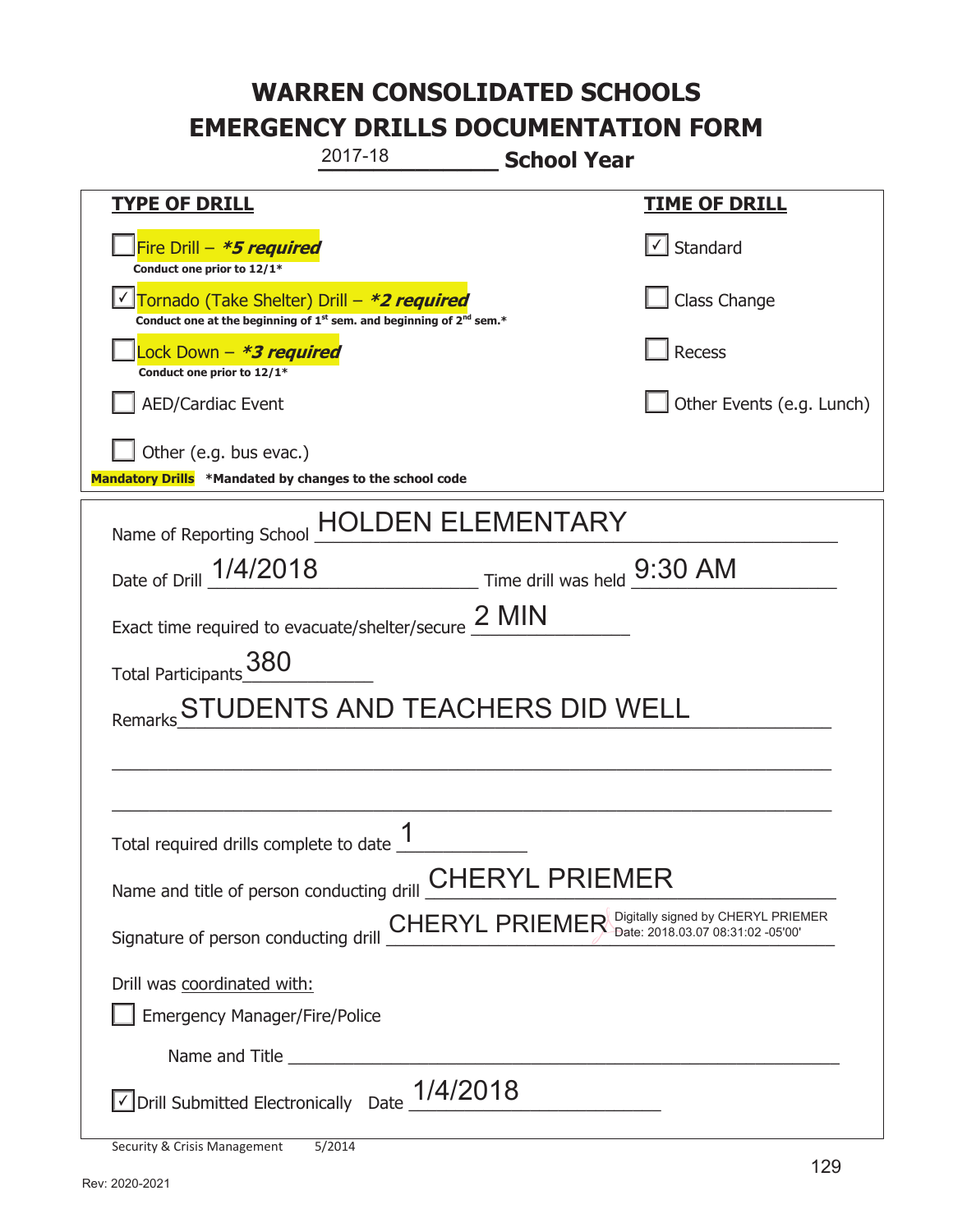|                                                                                        | 2017-18                                                                                                                                                                                                                              | <b>School Year</b>          |                           |
|----------------------------------------------------------------------------------------|--------------------------------------------------------------------------------------------------------------------------------------------------------------------------------------------------------------------------------------|-----------------------------|---------------------------|
| <u>TYPE OF DRILL</u>                                                                   |                                                                                                                                                                                                                                      |                             | <u>TIME OF DRILL</u>      |
| Fire Drill - *5 required<br>Conduct one prior to 12/1*                                 |                                                                                                                                                                                                                                      |                             | Standard                  |
| Tornado (Take Shelter) Drill – *2 required                                             | Conduct one at the beginning of 1 <sup>st</sup> sem. and beginning of 2 <sup>nd</sup> sem.*                                                                                                                                          |                             | Class Change              |
| Lock Down - <b>*3 required</b><br>Conduct one prior to 12/1*                           |                                                                                                                                                                                                                                      |                             | Recess                    |
| <b>AED/Cardiac Event</b>                                                               |                                                                                                                                                                                                                                      |                             | Other Events (e.g. Lunch) |
| Other (e.g. bus evac.)<br>Mandatory Drills *Mandated by changes to the school code     |                                                                                                                                                                                                                                      |                             |                           |
| Name of Reporting School                                                               | <b>Holden Elementary</b>                                                                                                                                                                                                             |                             |                           |
| Date of Drill 12/7/2017                                                                |                                                                                                                                                                                                                                      | Time drill was held 2:00 pm |                           |
| Exact time required to evacuate/shelter/secure                                         |                                                                                                                                                                                                                                      | 2:00 - internal             |                           |
| Total Participants_340                                                                 |                                                                                                                                                                                                                                      |                             |                           |
| Remarks teachers were able to hide students                                            |                                                                                                                                                                                                                                      |                             |                           |
|                                                                                        |                                                                                                                                                                                                                                      |                             |                           |
| Total required drills complete to date $\frac{2}{3}$                                   |                                                                                                                                                                                                                                      |                             |                           |
|                                                                                        |                                                                                                                                                                                                                                      |                             |                           |
| Name and title of person conducting drill Cheryl Priemer                               |                                                                                                                                                                                                                                      |                             |                           |
| Signature of person conducting drill CHERYL PRIEMER Digitally signed by CHERYL PRIEMER |                                                                                                                                                                                                                                      |                             |                           |
| Drill was coordinated with:                                                            |                                                                                                                                                                                                                                      |                             |                           |
| <b>Emergency Manager/Fire/Police</b>                                                   |                                                                                                                                                                                                                                      |                             |                           |
|                                                                                        | Name and Title <b>contract the contract of the contract of the contract of the contract of the contract of the contract of the contract of the contract of the contract of the contract of the contract of the contract of the c</b> |                             |                           |
|                                                                                        |                                                                                                                                                                                                                                      |                             |                           |
| Security & Crisis Management                                                           | 5/2014                                                                                                                                                                                                                               |                             |                           |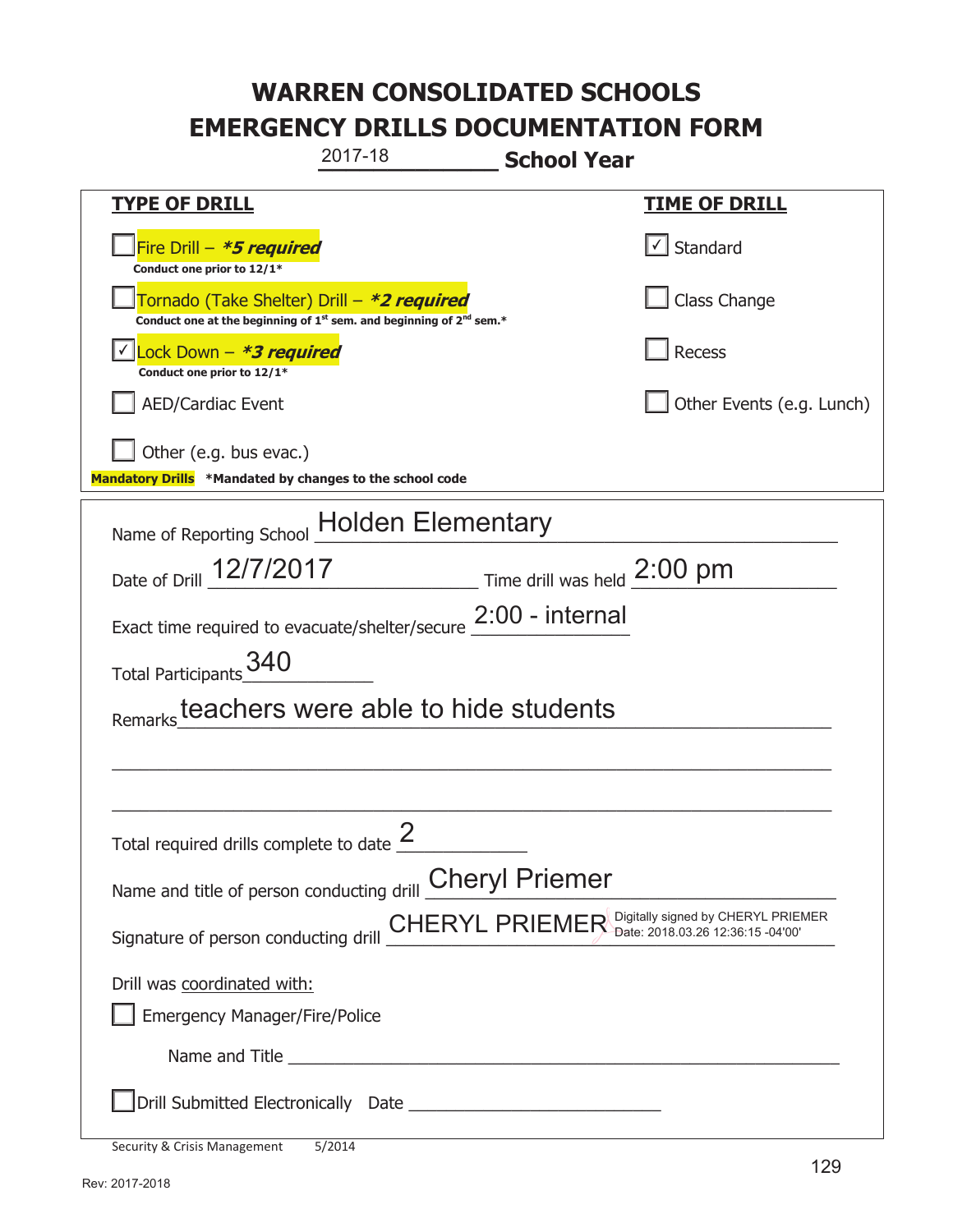|                                                                                    | 2017-18                                                                       | <b>School Year</b>          |                                                                                        |
|------------------------------------------------------------------------------------|-------------------------------------------------------------------------------|-----------------------------|----------------------------------------------------------------------------------------|
| <u>TYPE OF DRILL</u>                                                               |                                                                               |                             | <u>TIME OF DRILL</u>                                                                   |
| <u>√ Fire Drill – <i>*5 required</i></u><br>Conduct one prior to 12/1*             |                                                                               |                             | Standard                                                                               |
| Tornado (Take Shelter) Drill – *2 required                                         | Conduct one at the beginning of $1^{st}$ sem. and beginning of $2^{nd}$ sem.* |                             | Class Change                                                                           |
| Lock Down - *3 required<br>Conduct one prior to 12/1*                              |                                                                               |                             | <b>Recess</b>                                                                          |
| <b>AED/Cardiac Event</b>                                                           |                                                                               |                             | Other Events (e.g. Lunch)                                                              |
| Other (e.g. bus evac.)<br>Mandatory Drills *Mandated by changes to the school code |                                                                               |                             |                                                                                        |
| Name of Reporting School                                                           | <b>Holden Elementary</b>                                                      |                             |                                                                                        |
| Date of Drill 10/24/2017                                                           |                                                                               | Time drill was held 2:15 pm |                                                                                        |
| Exact time required to evacuate/shelter/secure                                     |                                                                               | $2 \text{ min}$             |                                                                                        |
| <b>Total Participants</b>                                                          |                                                                               |                             |                                                                                        |
| Remarks chilly and damp day                                                        |                                                                               |                             |                                                                                        |
|                                                                                    |                                                                               |                             |                                                                                        |
|                                                                                    |                                                                               |                             |                                                                                        |
| Total required drills complete to date $\frac{3}{2}$ fire                          |                                                                               |                             |                                                                                        |
| Name and title of person conducting drill <b>Cheryl Priemer</b> , Principal        |                                                                               |                             |                                                                                        |
|                                                                                    |                                                                               |                             | Signature of person conducting drill CHERYL PRIEMER Digitally signed by CHERYL PRIEMER |
| Drill was coordinated with:                                                        |                                                                               |                             |                                                                                        |
| <b>Emergency Manager/Fire/Police</b>                                               |                                                                               |                             |                                                                                        |
|                                                                                    |                                                                               |                             |                                                                                        |
| √ Drill Submitted Electronically Date                                              | 10/24/2017                                                                    |                             |                                                                                        |
| Security & Crisis Management                                                       | 5/2014                                                                        |                             |                                                                                        |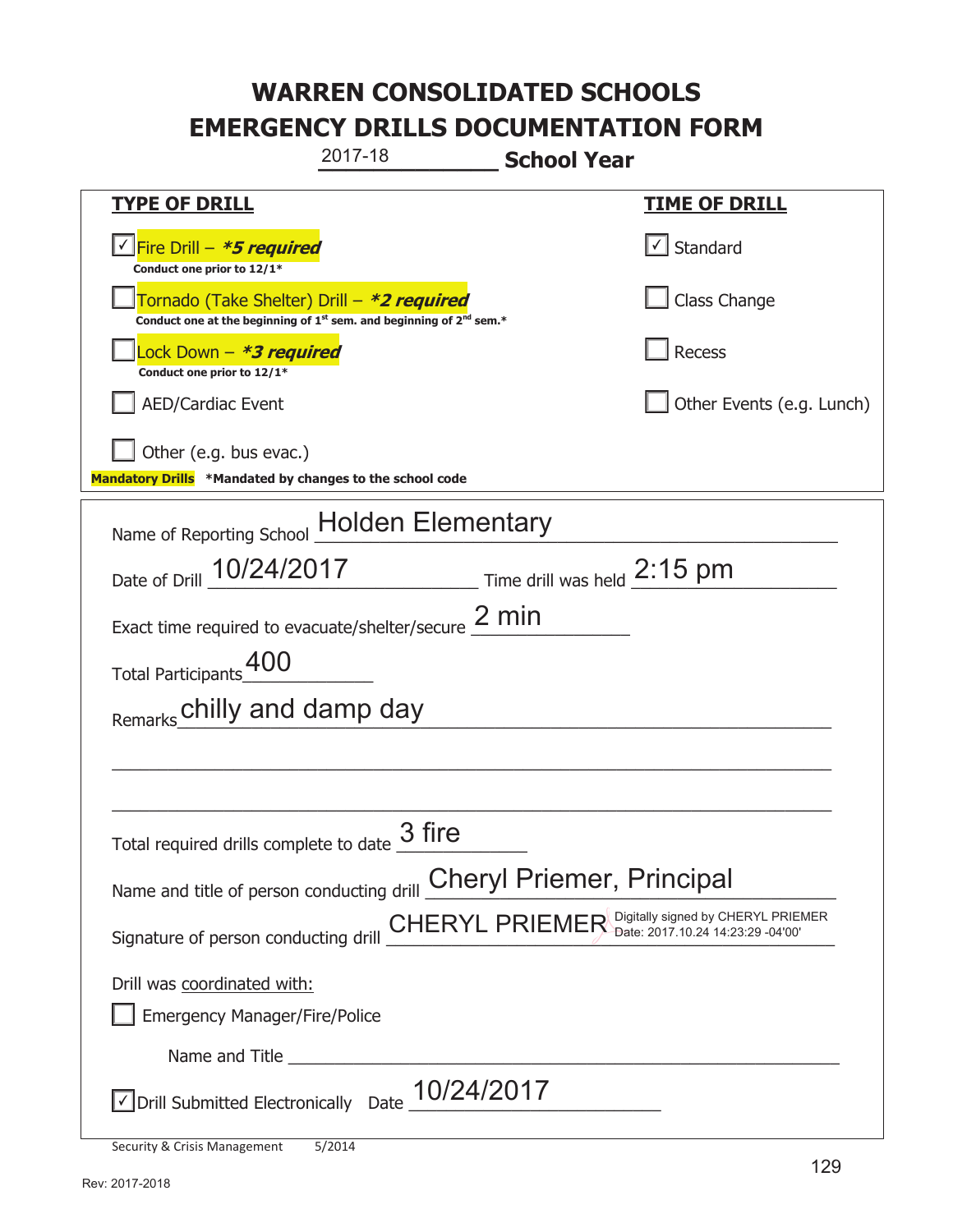|                                                                                    | 2017/18                                                                                                                                                                                                                              | <b>School Year</b>           |                                                                                   |
|------------------------------------------------------------------------------------|--------------------------------------------------------------------------------------------------------------------------------------------------------------------------------------------------------------------------------------|------------------------------|-----------------------------------------------------------------------------------|
| <u>TYPE OF DRILL</u>                                                               |                                                                                                                                                                                                                                      |                              | <b>TIME OF DRILL</b>                                                              |
| Fire Drill - <b>*5 required</b><br>Conduct one prior to 12/1*                      |                                                                                                                                                                                                                                      |                              | Standard                                                                          |
|                                                                                    | Tornado (Take Shelter) Drill – *2 required<br>Conduct one at the beginning of $1^{st}$ sem. and beginning of $2^{nd}$ sem.*                                                                                                          |                              | Class Change                                                                      |
| ock Down – <b>*<i>3 required</i></b><br>Conduct one prior to 12/1*                 |                                                                                                                                                                                                                                      |                              | <b>Recess</b>                                                                     |
| <b>AED/Cardiac Event</b>                                                           |                                                                                                                                                                                                                                      |                              | Other Events (e.g. Lunch)                                                         |
| Other (e.g. bus evac.)<br>Mandatory Drills *Mandated by changes to the school code |                                                                                                                                                                                                                                      |                              |                                                                                   |
| Name of Reporting School                                                           | Holden                                                                                                                                                                                                                               |                              |                                                                                   |
| Date of Drill 9/19/2017                                                            |                                                                                                                                                                                                                                      | Time drill was held 12:10 pm |                                                                                   |
| Exact time required to evacuate/shelter/secure                                     |                                                                                                                                                                                                                                      | 3 min to empty cafe          |                                                                                   |
| Total Participants_whole school                                                    |                                                                                                                                                                                                                                      |                              |                                                                                   |
| Remarks                                                                            |                                                                                                                                                                                                                                      |                              | This drill was conducted during lunch time. Half the students were                |
|                                                                                    |                                                                                                                                                                                                                                      |                              | already outside playing so we just had to evacuate the cafe. The lunch superisors |
|                                                                                    |                                                                                                                                                                                                                                      |                              | outside gathered their students by grade so we could account for all students.    |
| Total required drills complete to date $\leq$                                      | 2                                                                                                                                                                                                                                    |                              |                                                                                   |
| Name and title of person conducting drill <b>Cheryl Priemer</b>                    |                                                                                                                                                                                                                                      |                              |                                                                                   |
| Signature of person conducting drill                                               |                                                                                                                                                                                                                                      |                              | CHERYL PRIEMER Digitally signed by CHERYL PRIEMER                                 |
| Drill was coordinated with:                                                        |                                                                                                                                                                                                                                      |                              |                                                                                   |
| <b>Emergency Manager/Fire/Police</b>                                               |                                                                                                                                                                                                                                      |                              |                                                                                   |
|                                                                                    | Name and Title <b>contract the contract of the service of the contract of the contract of the contract of the contract of the contract of the contract of the contract of the contract of the contract of the contract of the co</b> |                              |                                                                                   |
| $\vee$ Drill Submitted Electronically Date $\_$ 12/18/2017                         |                                                                                                                                                                                                                                      |                              |                                                                                   |
| Security & Crisis Management                                                       | 5/2014                                                                                                                                                                                                                               |                              |                                                                                   |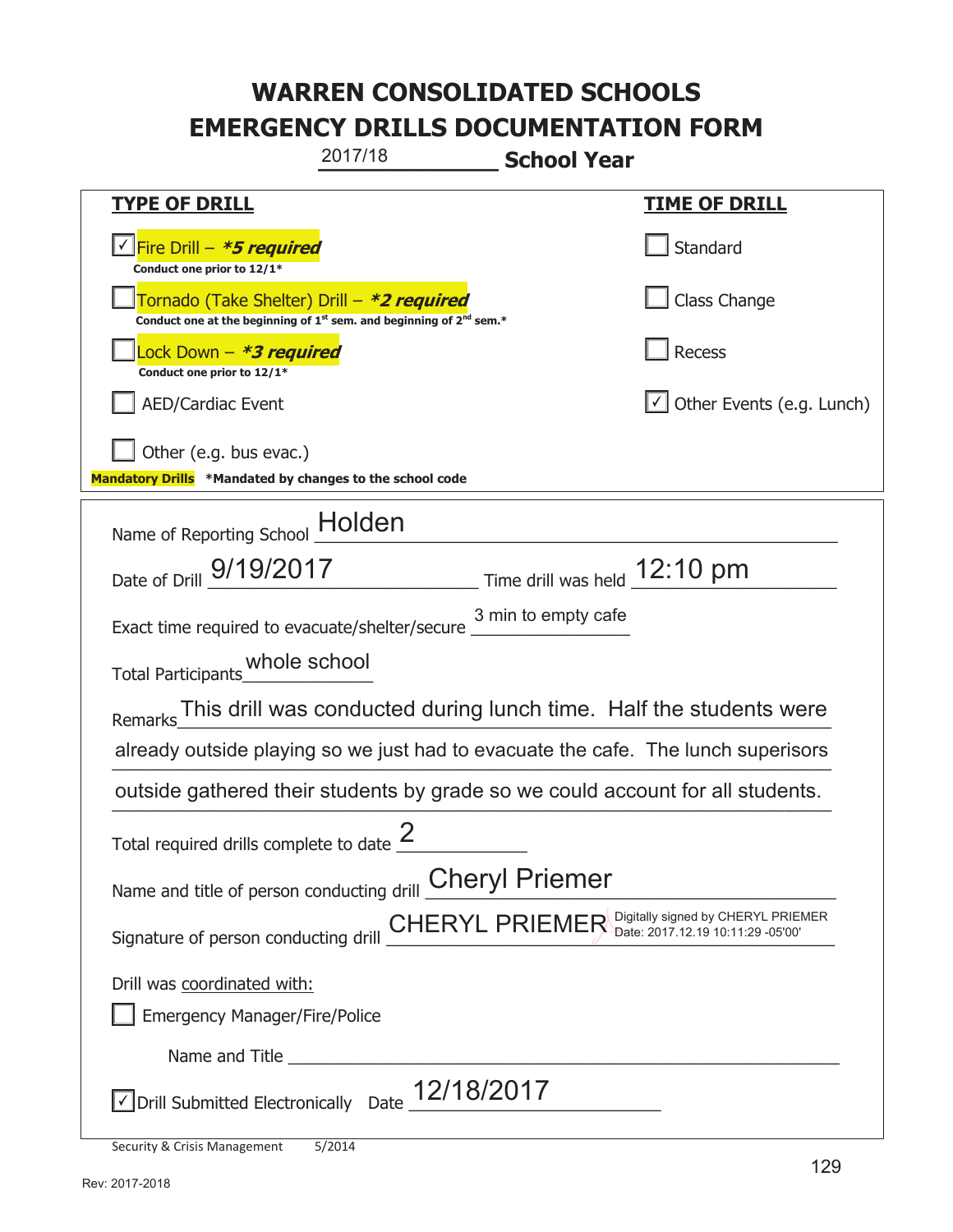| 2017-18<br><b>School Year</b>                                                                                         |                                   |  |  |  |
|-----------------------------------------------------------------------------------------------------------------------|-----------------------------------|--|--|--|
| <b>TYPE OF DRILL</b>                                                                                                  | <b>TIME OF DRILL</b>              |  |  |  |
| Fire Drill - *5 required<br>Conduct one prior to 12/1*                                                                | $\lfloor \angle \rfloor$ Standard |  |  |  |
| Tornado (Take Shelter) Drill – *2 required<br>Conduct one at the beginning of $1st$ sem. and beginning of $2nd$ sem.* | Class Change                      |  |  |  |
| Lock Down – <i>*<b>3 required</b></i><br>Conduct one prior to 12/1*                                                   | Recess                            |  |  |  |
| <b>AED/Cardiac Event</b>                                                                                              | Other Events (e.g. Lunch)         |  |  |  |
| Other (e.g. bus evac.)<br>Mandatory Drills *Mandated by changes to the school code                                    |                                   |  |  |  |
| HOLDEN ELEMENTARY<br>Name of Reporting School                                                                         |                                   |  |  |  |
| Time drill was held 10 AM<br>Date of Drill 9/7/2017                                                                   |                                   |  |  |  |
| Exact time required to evacuate/shelter/secure <b>IMMEDIATELY</b>                                                     |                                   |  |  |  |
| Total Participants 350                                                                                                |                                   |  |  |  |
| Remarks                                                                                                               |                                   |  |  |  |
| EXTERNAL LOCKDOWN THREAT PRACTICED - LOCK OUT                                                                         |                                   |  |  |  |
|                                                                                                                       |                                   |  |  |  |
| 1<br>Total required drills complete to date _                                                                         |                                   |  |  |  |
| Name and title of person conducting drill <b>CHERYL PRIEMER</b>                                                       |                                   |  |  |  |
| Signature of person conducting drill CHERYL PRIEMER Digitally signed by CHERYL PRIEMER                                |                                   |  |  |  |
| Drill was coordinated with:                                                                                           |                                   |  |  |  |
| <b>Emergency Manager/Fire/Police</b>                                                                                  |                                   |  |  |  |
|                                                                                                                       |                                   |  |  |  |
| Drill Submitted Electronically Date $_{-}^{9/8/2017}$                                                                 |                                   |  |  |  |
| Security & Crisis Management<br>5/2014                                                                                |                                   |  |  |  |